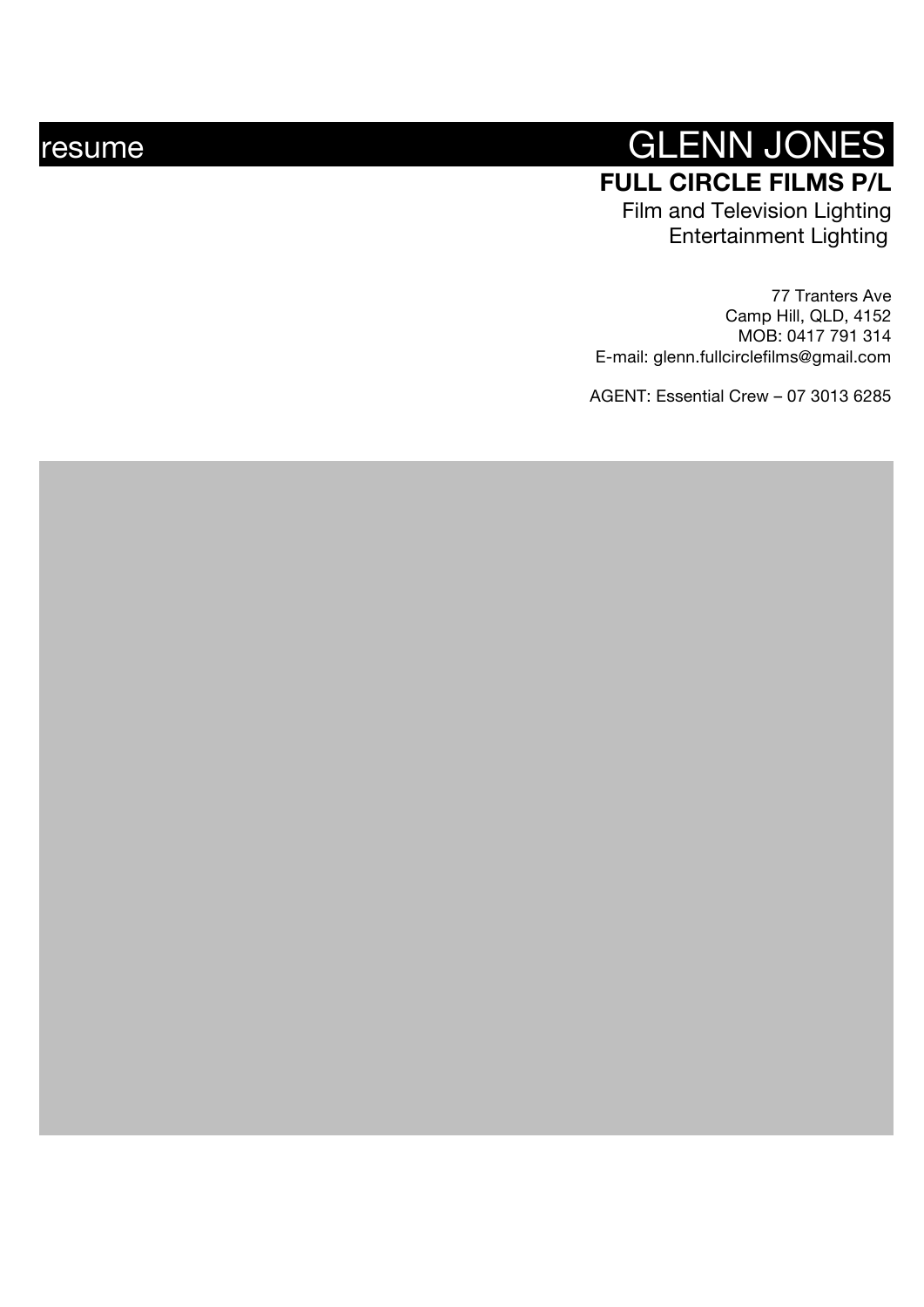## **LICENCES**

Heavy Rigid Truck Licence (HR) Elevated Work Platform License

### WORK HISTORY

# **Television Commercials & Music Clips**

Over 400 TV commercials and 100 Music Clips for the following DOP's.

Aron Leong, Aaron Morton, Andrew Commis, Ash Carter, Ben Nott, Ben Shirley, Bob Humphries, Brad Francis, Brendan Williams, Callan Green, Charlie Fergussen, David Knight, Earle Dresner, Frank Flick, Garry Richards, Geoff Simpson, Gerard Lambkin, Hugh Miller, Jack Wareham, Jason Hargreaves, Jeff Hogan, Jeremy Rouse, John Stokes, Lav Bodarnuk, Marc Windon, Mark Toia, Mark Wareham, Matt Stewart, Mike Breseford, Mike Hilburger, Mitch Kennedy, Nick Paton, Peter Eastgate, Rich Wang, Ryley Brown, Simon Hammond, Simon Chapman, Simon Ozlins, Tony Luu, Tony Oloughlan, Trevor Smith, Tristan Houghtan, Russell Boyd, Brendan Shambrook, Daniel Maddock, Stefan Duscio, Joel Betts, Adam Clark, Aaron MckLisky, Jake Koneing, Lucas Tomoana, Ben Cotgrove, Ben Ruffell, Sean Ryan, Stefan Jose, Liam Brennan, Mark Lovelock, , Shing Fung Cheung, Mark Broadbent, Wayne Aistrope, Matt Davies, Ash Carter, Jason White, Alex Dufficy, Shelly Farthing Dawe, Mike Calvino, Andy Gough, Viv Scanu, Richard Bell,

# **Drama**

Name: **Romance Is on The Menu - Feature** Date: 2019 Format: Red Gemini Position: Gaffer DOP: Jason Hargreaves ACS

Name: **The Butterfly Tree - Feature** Date: 2016 Format: Arri Alexa Mini Position: Gaffer DOP: Jason Hargreaves ACS

Name: **The Fear of Darkness - Feature** Date: 2014 Format: F65 Position: Gaffer DOP: Jason Hargreaves ACS

Name: **Secrets and Lies – TV Series** Date: 2013 Format: Arri Alexa Position: Gaffer DOP: Robert Humphreys ACS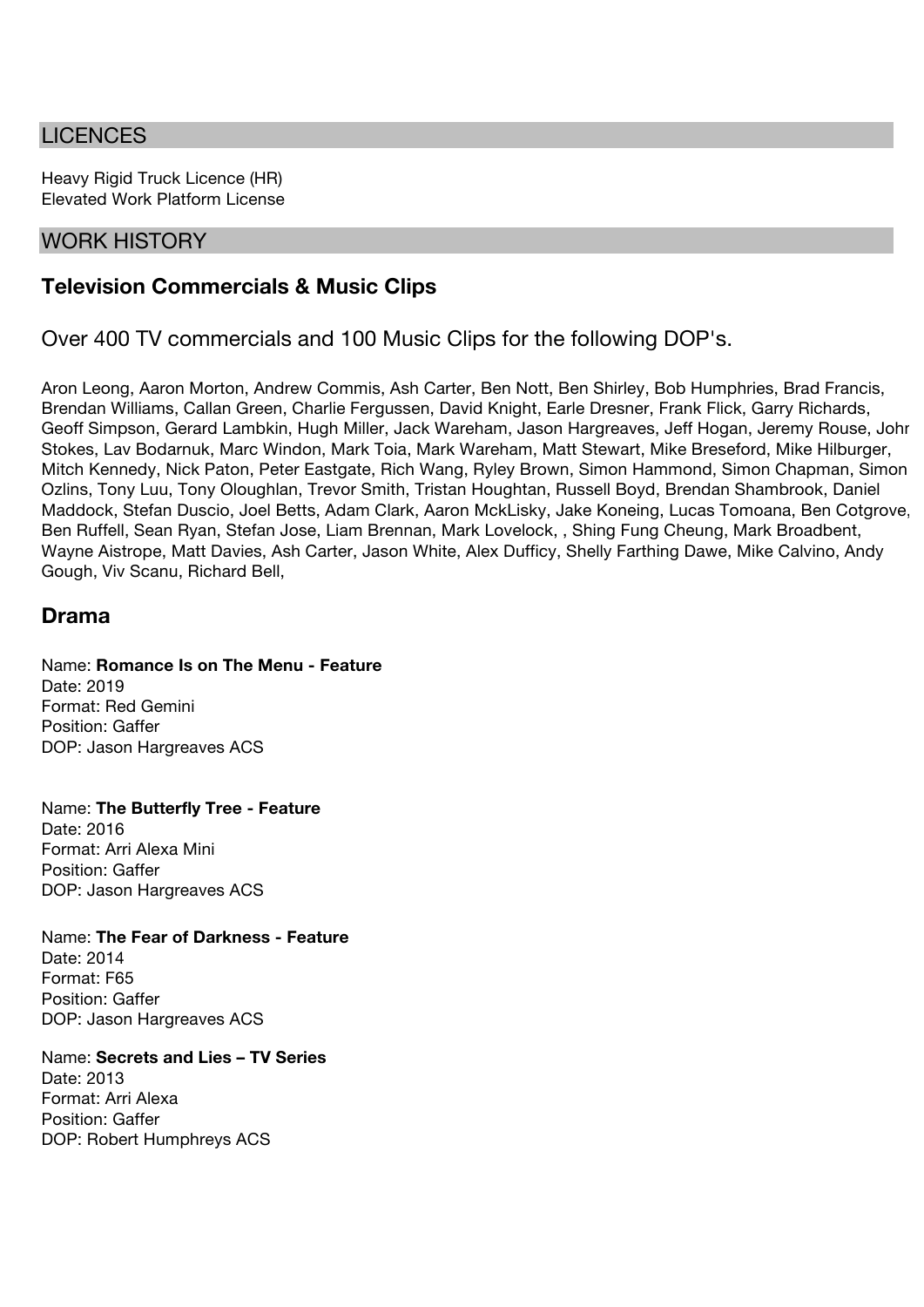Name: **The Strange Calls – TV Series** Date: 2012 Format: Arri Alexa Position: Gaffer DOP: Robert Humphreys ACS

Name: *A Heartbeat Away – Feature Film* Date: 2010 Format: Genesis Position: Gaffer

DOP: Robert Humphreys ACS

Name: *Storage – Feature Film* Date: 2008 Format: RED Position: Gaffer

DOP: Tony Luu ACS Name: *48 Shades – Feature Film* Date: 2006

Format: 16mm Position: Gaffer DOP: Tony Luu ACS

DOP: Drew Llewellyn

Name: *Southern Star "Forensic Investigators" TV Series*  Date: 2006/07 Format: Digital Betacam Position: Gaffer

Name: *CBS "48 Hours" – US Documentary* Date: 2005 Format: Digital Betacam Position: Gaffer DOP: Drew Llewellyn

Name: *Stealth (2nd Unit) – Feature Film* Date: 2004 Format: 35mm Position: Electrics DOP: Brad Jones Gaffer: Miles Jones

Name: *Jessica – Mini Series* Date: 2003 Format: 16mm Position: Electrics DOP: Joe Pickering Gaffer: Miles Jones